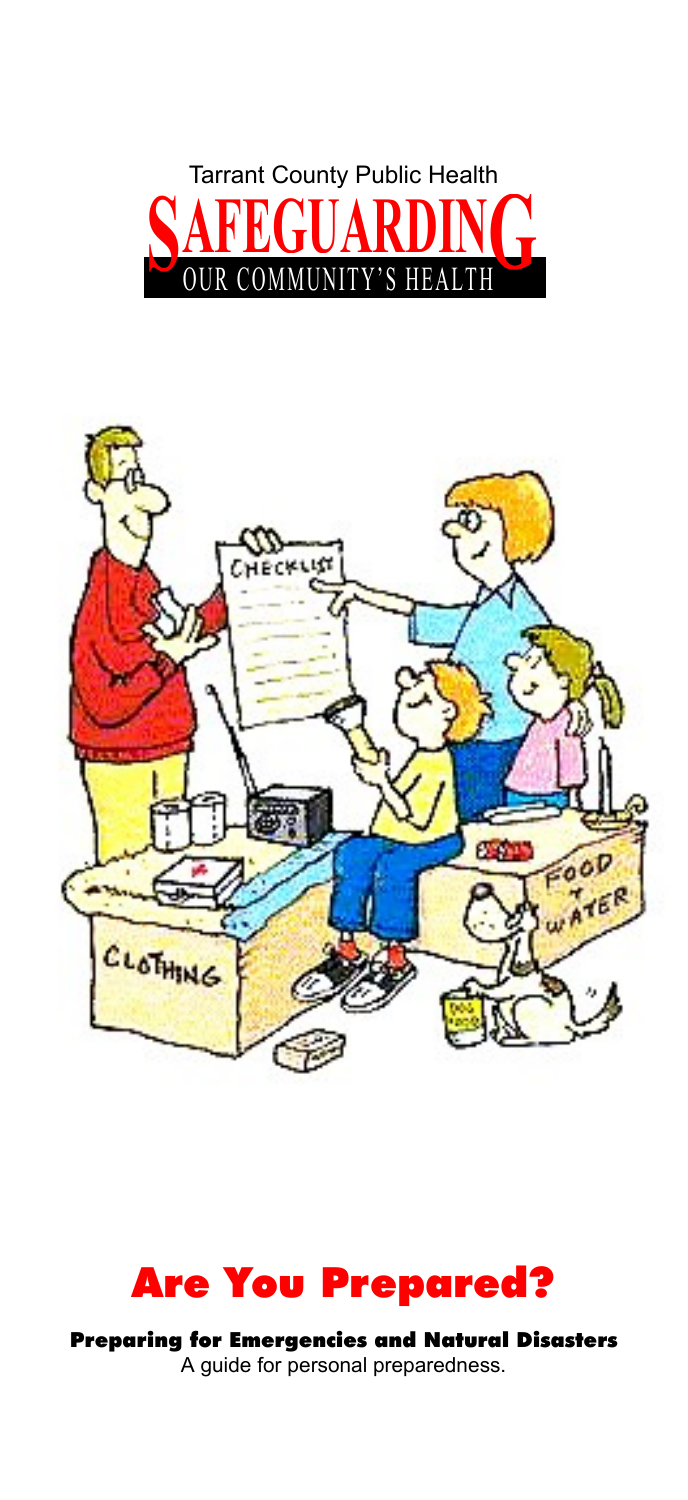# Why Prepare for a Disaster?

 Disasters affect thousands of citizens every year, and they don't just happen to "other people" in "other communities." Here in Tarrant County, we have faced floods, fires and tornados that have caused extensive property damage, strained our emergency services and caused loss of life.

 Following the tragic events of Sept. 11, 2001, Americans also must now be aware of the threat of terrorism, including biological and chemical attacks. The nation's Homeland Security Advisory System helps alert federal, state and local authorities – as well as individual citizens – to threat conditions and corresponding protective measures to reduce our vulnerability to terrorist attacks.

 The very nature and scope of community disasters may make it difficult for emergency service personnel to respond simultaneously to every person in need. Until help arrives, your comfort and possibly your survival may **depend on your own readiness.** It is important that you know how to respond to severe weather, man-made disasters and interruptions in electricity, water, gas, telephone and other services we use every day.

 It's not difficult to prepare, but it does take a bit of planning. To help you, Tarrant County Public Health has developed this guide to preparing for and responding to emergencies and natural disasters. It contains useful instructions about how to prepare for a potential disaster. Being prepared makes good sense when it comes to safeguarding your health and safety. For starters, create a family emergency plan and make sure every member of your household is familiar with the plan.

# Planning Ahead

Communication

# What to Do and What to Have

on Hand in an Emergency

 Information about disasters and directions from authorities are broadcast by the Emergency Alert System in North Texas. In our community, WBAP 820AM has been designated by the federal government as the primary station for disaster information. Electrical power may be lost, so it is important to have a battery-operated weather radio on hand to hear any important bulletins.

 When disaster strikes, your first thoughts are about the safety of your family. You may not be together when an emergency occurs so plan on how you will contact one another, and think about what you will do in different emergency situations. Consider a plan where each family member calls or e -mails the same person, friend or relative in an emergency. It may be easier to make long distance calls than to call across town.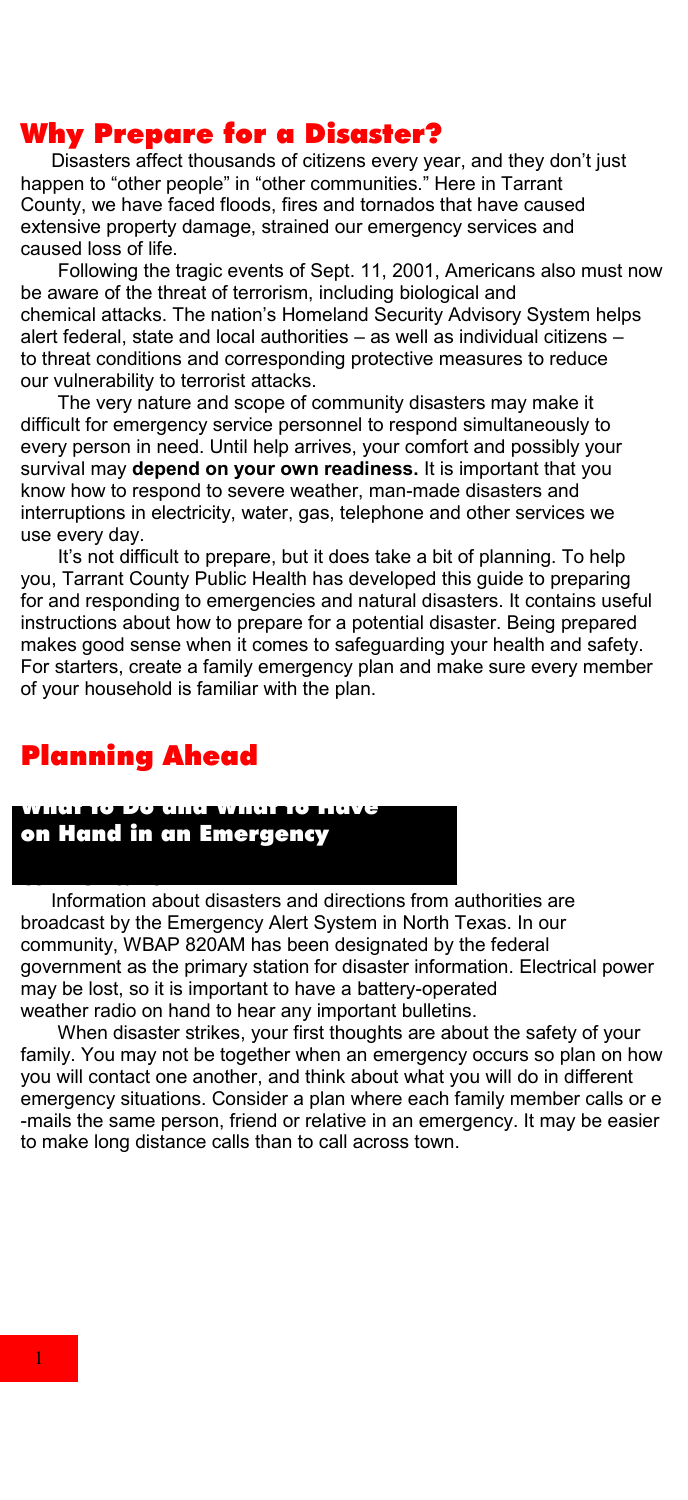An out-of-town contact may be in a better position to communicate among family members. Be sure each person knows the phone number and has coins or a pre-paid phone card set aside for just this purpose. You may have trouble getting through right away, but be patient.

 Determine a meeting place where your family will gather if conditions permit. Don't forget to include an alternate location. Know the plan for your child's school or day care.

### Communicating With and Helping Those with Special Needs

 If you, your friends or neighbors have a disability or special needs, you may have to take additional steps to protect yourself and others. For example, a hearing-impaired person may not be aware of imminent danger, or a person in a wheelchair may need help getting to a shelter. Consider a neighborhood communications plan to help those who may need special assistance, such as the disabled or the elderly.

#### Preparing an Emergency Survival Kit

 Could you survive on your own for three or more days without city services such as water, electricity, gas, sewage treatment or telephones?

 Assembling a survival kit is essential to your safety, health and comfort whether you are confined to your own home or must evacuate quickly. An emergency survival kit that is always ready to **"grab and go"** is an important part of any emergency plan. It should be contained in a large backpack or duffel bag, and every member of the family should know where it's kept.

 The following information will help you assemble an emergency survival kit to meet the needs of your household. The basic items are water, food, first aid supplies, tools, clothing and bedding and some special items, depending on your family's needs. **The water and food in your kit**  will need to be changed every six months. Review your kit's contents on a regular basis to ensure it's updated as your needs change.

> 3-Days 1-Gallon 1-Person

#### Water: The Most Important Item in Your Kit

It is critical to store enough water for your household. You will need water not only for drinking, but possibly for sanitary purposes and cooking as well. Authorities recommend a minimum of one gallon per person, per day, and to have at least a three-day supply.

Use only containers approved for water storage. Store water in plastic, fiberglass or enamel-lined metal containers. Do not use breakable containers or containers that have held toxic substances. You can purchase bottled water, but water from your tap is acceptable as long as it's been treated by a local water utility. You do not need to treat tap water before storing it in clean containers.

 Seal your water containers tightly, label them with the date, and store in a cool, dark place. Remember the 3-1-1 formula, 3 days, 1gallon, 1person.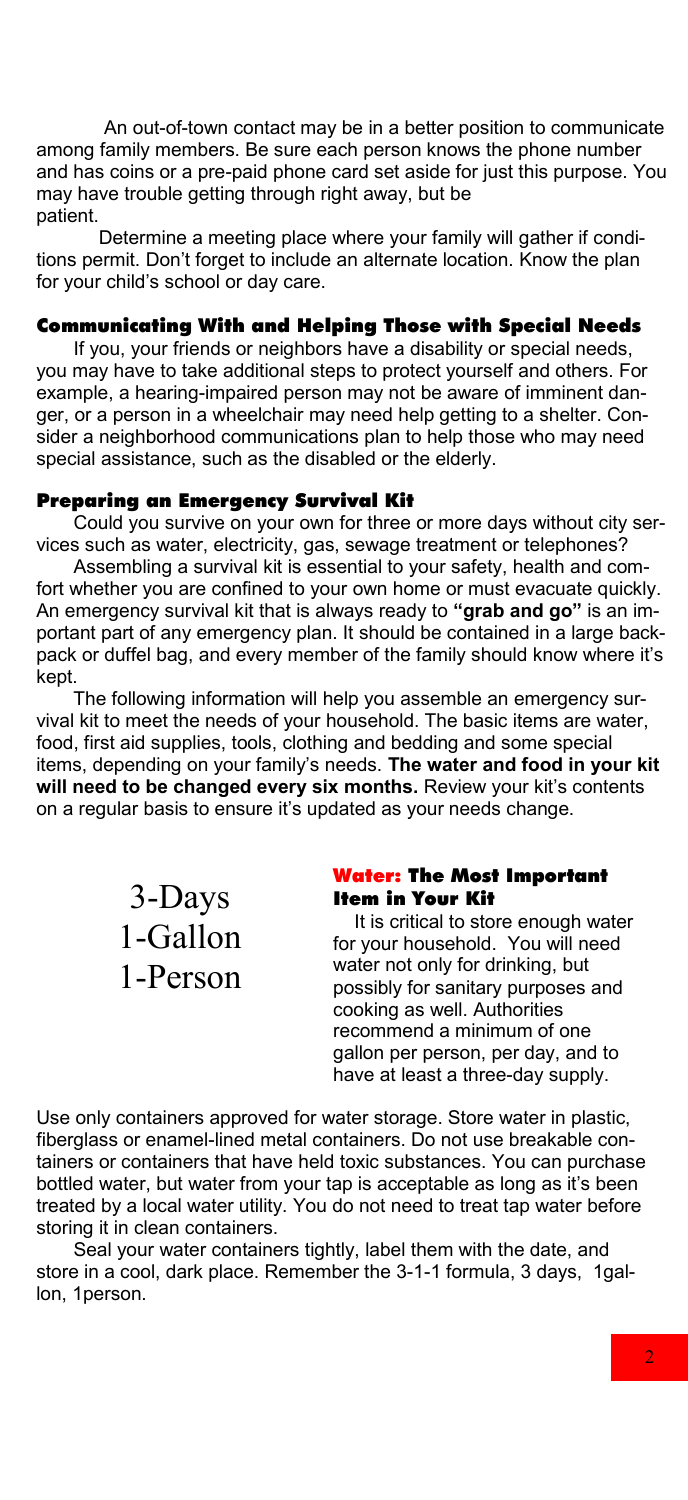### Food: Preparing an Emergency Supply

 To prepare food for your survival kit, you don't need to buy unfamiliar foods. You can use the canned food, dry mixes, cereals and other staples that you normally eat. Canned foods that do not require cooking, water or special preparation also are good choices. Be sure to have a manual can opener, cups, plates and utensils.

 Items you might consider for your kit include ready-to-eat meats, canned fruits and vegetables, canned or boxed juices, milk (powdered or boxed) and soup. High-energy foods such as peanut butter, jelly, low sodium crackers, granola bars and trail mix work well. Don't forget foods for infants or people on special diets.

#### Other Items:

#### First Aid Supplies

 You can purchase pre-assembled first aid kits at drug and other stores, or assemble your own to match your family's needs. A home first aid kit should include most of these items.

- First aid manual
- Emergency phone numbers
- Sterile gauze  $\bullet$
- Adhesive tape
- Adhesive bandages in various sizes
- Elastic bandages
- Cleansing agents: Alcohol wipes, Hydrogen peroxide, Soap  $\bullet$
- Antibiotic cream
- Tweezers
- Sharp scissors
- Safety pins (assorted sizes)
- Cold packs
- Thermometer
- Gloves (vinyl gloves or latex gloves)  $\bullet$
- Over the counter symptom relievers

#### Prescription Medications

 It may be difficult to obtain prescription medications during a disaster because stores may be closed or supplies may be limited. Ask your physician or pharmacist about storing prescription medicines. **Be sure to:** 

- Store them correctly
- Have an adequate supply on hand (minimum of 3 days)
- Check expiration dates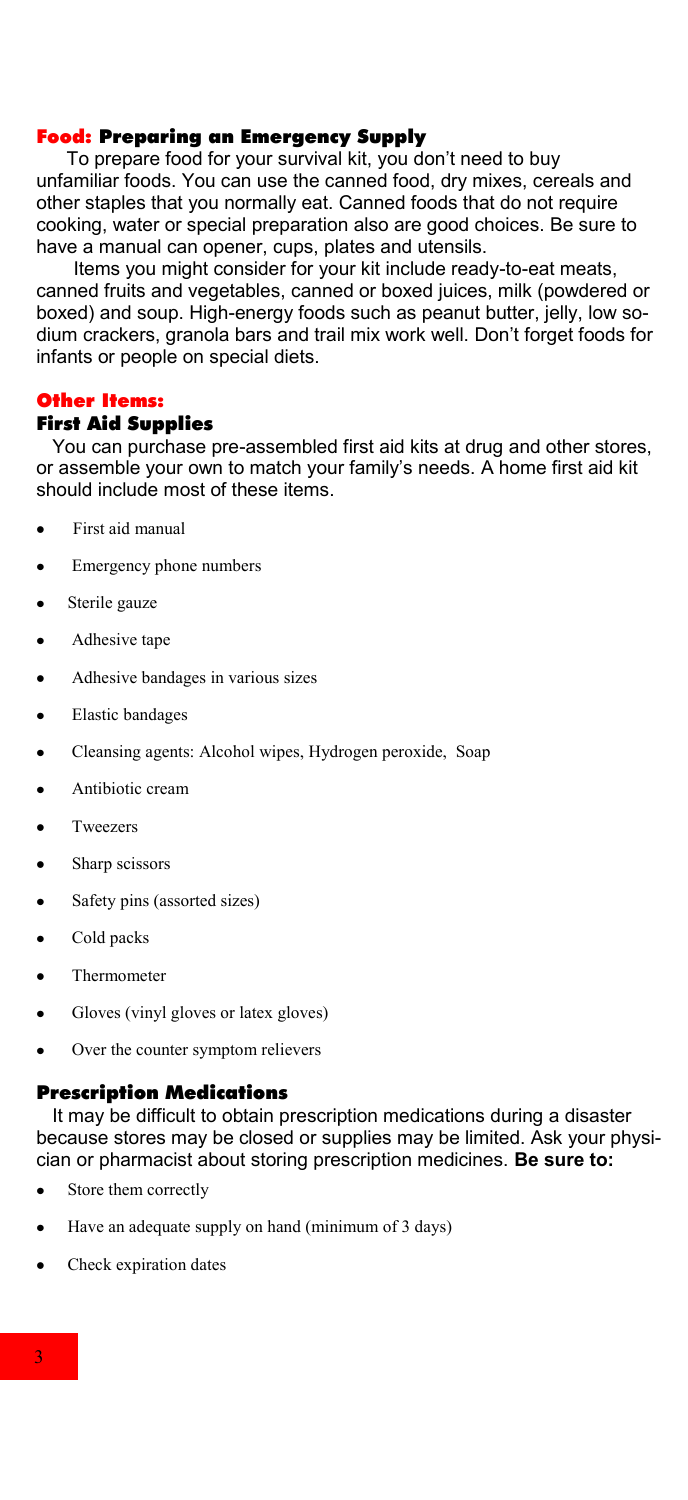## Tool Kit

- A portable, battery-operated radio or television and extra batteries
- $\bullet$ Flashlight and extra batteries
- $\bullet$ Signal flares
- Matches in a waterproof container  $\bullet$
- $\bullet$ Wrench, pliers, shovel and other tools
- Duct tape and scissors  $\bullet$
- Plastic sheeting or trash bags  $\bullet$
- $\bullet$ Whistle
- $\bullet$ Small A-B-C type fire extinguisher
- Work gloves  $\bullet$
- $\bullet$ Compass
- $\bullet$ Paper, pens and pencils
- Needles and thread
- $\bullet$ Battery operated clock
- $\bullet$ Utility candles
- $\bullet$ Heavy duty extension cord
- $\bullet$ Pet food if you have pets
- Bug repellent  $\bullet$

### Kitchen Items

- Manual can opener
- $\bullet$ Paper plates, cups and plastic utensils
- All purpose knives  $\bullet$
- $\bullet$ Household liquid bleach or bleach tablets
- Sugar, salt and pepper  $\bullet$
- Aluminum foil and plastic wrap
- Resealing plastic bags  $\bullet$
- If food must be cooked, a small cooking stove and cooking fuel

#### Personal Hygiene Items

- Washcloths and towels
- Soap, hand sanitizer and liquid detergent
- Toothpaste, toothbrushes, shampoo, deodorant, comb, brush, razor,  $\bullet$ shaving cream, lip balm, sunscreen,
- $\bullet$ Contact lens and solution and/or glasses
- Mirror
- Feminine hygiene supplies
- $\bullet$ Heavy duty plastic bags and ties for personal sanitation uses and toilet paper
- Medium-size plastic bucket with lid
- Disinfectant

### Household Documents and Contact Numbers

- Personal identification, cash or traveler's checks and a credit card
- Copies of important documents: birth certificates, marriage certificate, driver's license, social security cards, passport, wills, deeds, inventory of household goods, insurance papers, immunization records, credit card numbers, stocks and bonds, all stored in a watertight container
- Emergency and physician contact lists and phone numbers
- Extra set of car and house keys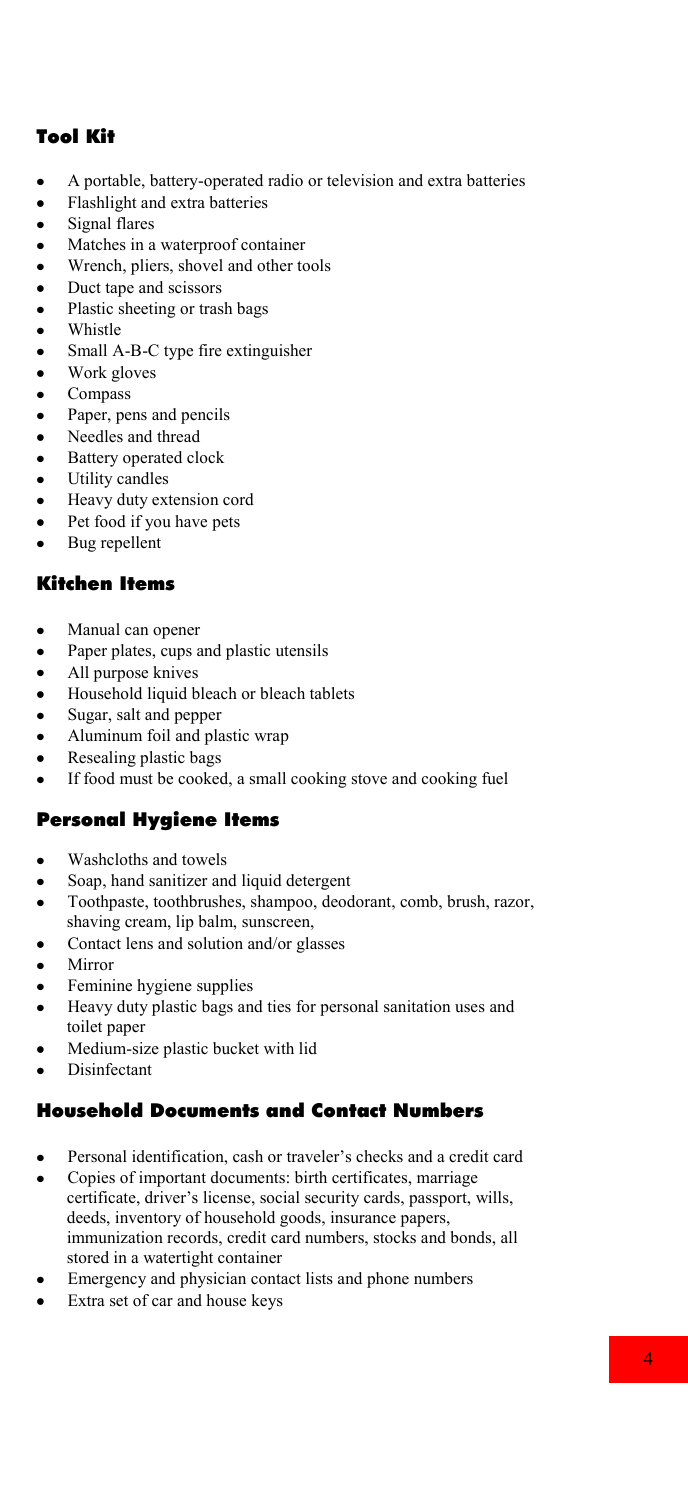#### Clothes and Bedding

- One complete change of clothing and sturdy footwear for each family member
- Rain gear, hat, gloves, socks, underwear, and thermal underwear
- Sunglasses
- Blankets or a sleeping bag for each family member

#### Special Items

 Remember to consider the needs of infants, the elderly, the disabled and pets; include entertainment items for children such as books, games and toys. You should also consider putting together a kit of essential items to have at your place of employment and in the trunk of your car should disaster strike when you are not at home.

### Evacuation

 Hundreds of times each year, transportation and industrial accidents force people to leave their homes. Severe weather and resulting damage also could mean you are required to evacuate your home or community.

 When evacuation is necessary, local officials provide information to the public through the media. Government

agencies, American Red Cross, Salvation Army and other relief organizations provide emergency shelter and

supplies. To be prepared for an emergency, you should have enough water, food and clothing to last at least three days. In a catastrophic event, you may need supplies for even longer.

 The amount of time you have to evacuate depends on the disaster. However, many disasters allow no time for people to gather even the most basic supplies. *That's why you should prepare now.*

#### Planning for Evacuation

- Learn about your community's evacuation plans and routes.
- Talk with your family about your plans for evacuation.
- Determine where you would go and how you would get there.
- Plan a place to meet your family members if you are separated in a disaster.
- Find out where children will be sent if schools are evacuated.
- Keep your car fully fueled. If an evacuation seems likely, gas stations may be closed.
- Know how to shut off your home's electricity, gas and water at main switches and values.



5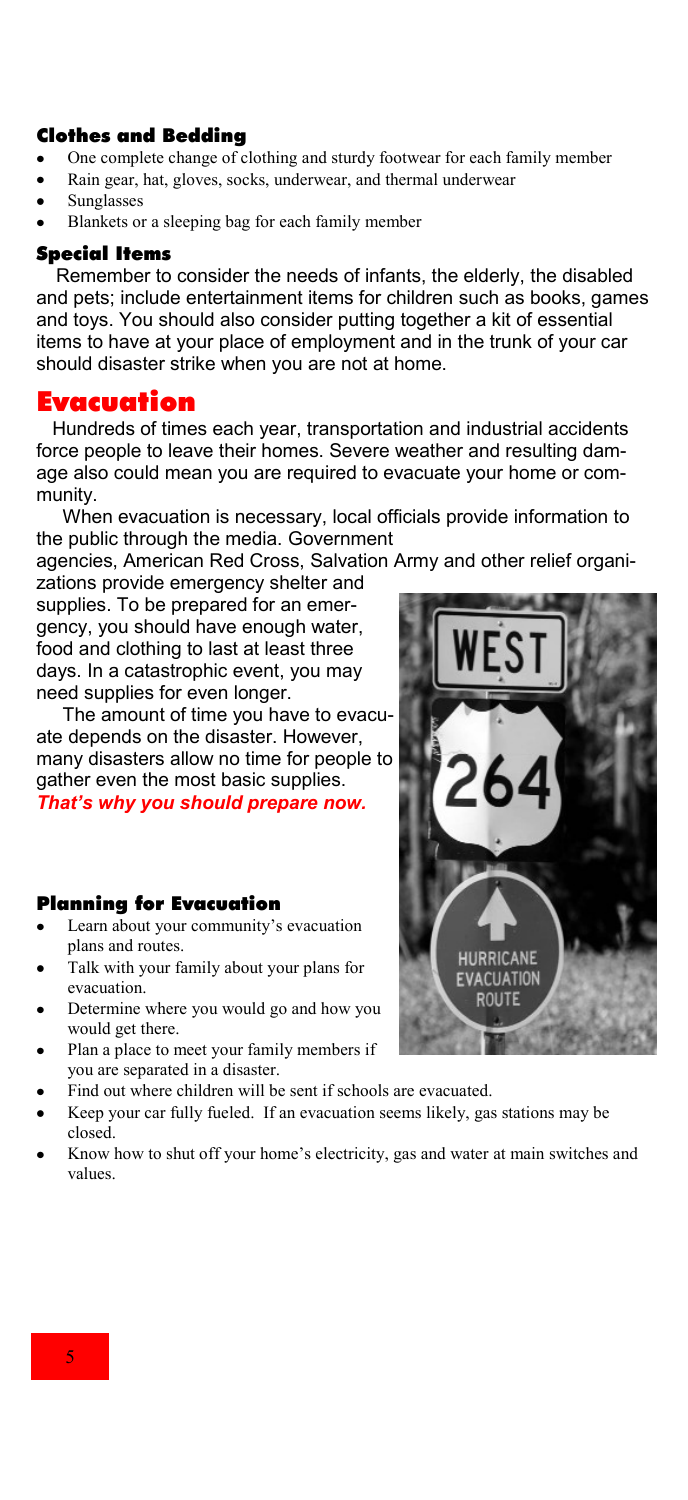### What to Do if You are Told to Evacuate

 Listen to local media and follow instructions. If the danger is a chemical release and you are told to evacuate immediately, gather your family and leave. Take one car; this will keep your family together and reduce traffic congestion. In other cases, you may have time to follow these steps:

- Grab your emergency survival kit.  $\bullet$
- Secure your home by locking doors and windows, unplug  $\bullet$ appliances, turn off the water and drain faucets.
- Turn off electricity, if instructed to do so.
- Let others know where you are going.
- Leave early to avoid bad weather and traffic.

 In all cases, use good judgment. Even if you have not been informed of an evacuation, you should leave your home if you feel you and your family are in danger by staying.

# Shelter

 Taking shelter is critical to your protection in a disaster and can take several forms. Sheltering in place is appropriate when conditions require that you stay in your home, place of employment, or other location when disaster strikes. In-place sheltering may be brief (such as going to a safe room until conditions have improved) or long term, as when you stay in your home for several days possibly without electricity or water. Consider keeping a small emergency kit in your vehicle or place of employment.

#### Long Term Sheltering in Place

 Winter storms, flooding, and a chemical or radiological release may isolate individual households and make it necessary for you to take care of your own needs until the disaster has ended or until rescue workers arrive. If this happens, stay in your shelter until local authorities say it's safe to leave. Use your emergency kit for food, water and comfort. You may be instructed to seal doorways and windows to prevent exposure to outside hazards.

 If for some reason you need additional water, other sources include melted ice cubes, water drained from the water heater faucet, if the water heater has not been damaged, and water dipped from the flush tanks (not the bowls) of home toilets. Flush tank water should be free of chemicals or cleansers. Bowl water can be used for pets.

 If water pipes are damaged or if local authorities advise you, turn off the main water valves to prevent water from draining away in case the water main breaks. The pipes will be full of water when the main valve is closed. To use this water, turn on the faucet at the highest point in your house, which lets air into the system. Then, draw water as needed from the lowest point in your house, either a faucet or a hot water tank.

 Unsafe water sources include radiators, hot water boilers (home heating systems), water beds, swimming pools and spas. Chemicals make this water unsafe to drink, but it can be used for personal hygiene, cleaning and other uses.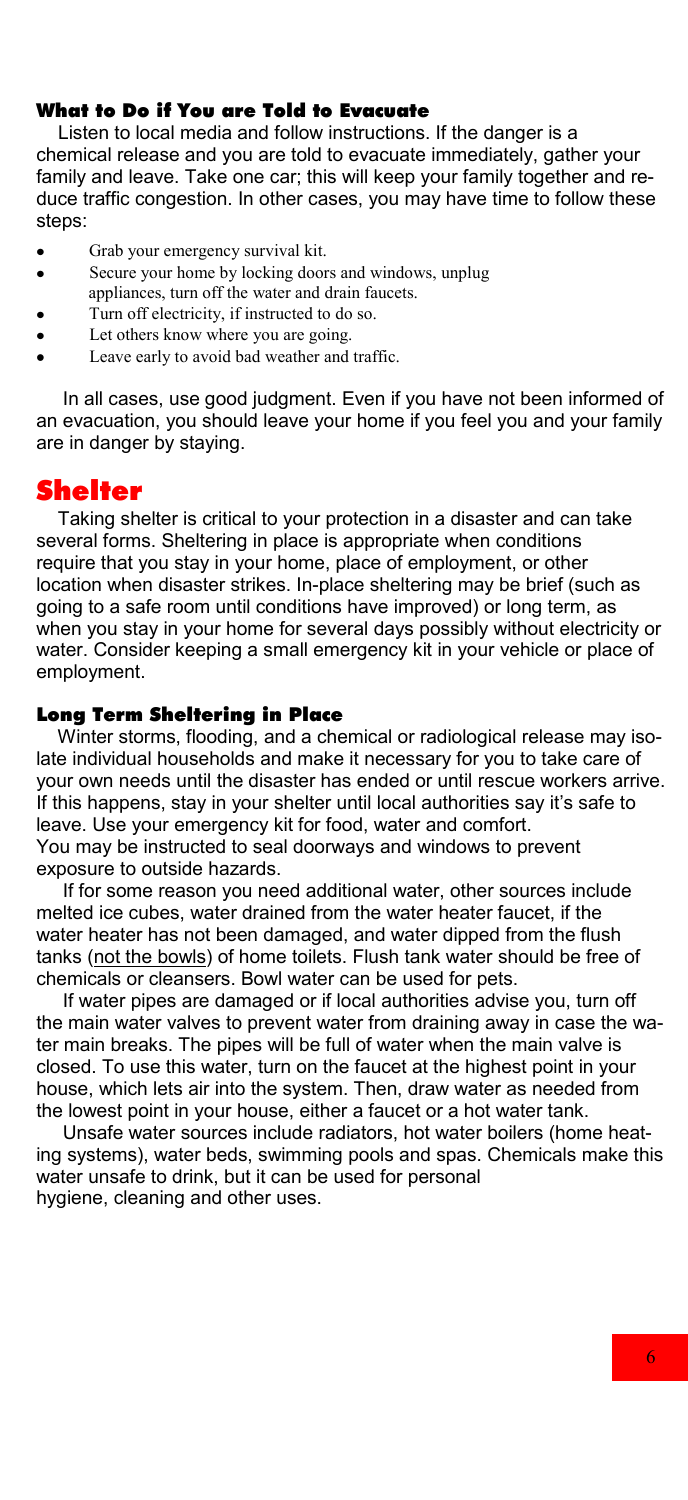# Water Treatment

### Boiling is the Safest Method of Treating Water

 Boiling water kills harmful bacteria and parasites. Bring water to a rolling boil for 3-5 minutes. Let cool before drinking. Boiled water will taste better if oxygen is put back in by pouring it back and forth between two clean containers.

### Chlorination Using Liquid Chlorine Bleach

 Use only regular household liquid bleach that contains 5.25 percent sodium hypochlorite and no soap or scents. Some containers warn "not for personal use." You can disregard this warning if the label states sodium hypochlorite as the only active ingredient and you follow these instructions carefully:

 Add 16 drops of unscented bleach per gallon of water; stir and let stand for 30 minutes. If the water does not have a slight bleach odor, repeat the dosage and let it stand another 15 minutes.

#### Water Purification Tablets

 These tablets release chlorine or iodine. They are inexpensive and available at most sporting goods stores and some drug stores. Follow the package directions carefully. **A note of caution:** People with hidden or chronic liver or kidney disease may be adversely affected by iodized tablets and may experience worsened health problems as a result of ingestion.

### Prepare

 One of the best means of protection is to take steps to make sure your home is safe from the potential effects of floods, tornados and other weather disasters. There are steps you can take to reduce or avoid the impact of a disaster.

- $\bullet$ Make sure builders and contractors comply with local building codes that pertain to flood, fire, wind and other hazards.
- Obtain flood insurance where applicable.  $\bullet$
- Relocate electric, telephone and cable lines to the upper level  $\bullet$
- of your home.  $\bullet$
- Put heating, ventilation and air conditioning units in the upper level  $\bullet$ or attic.
- Make sure your roof is secured to the main frame of your house.  $\bullet$
- Consider building a safe room or shelter in your home for possible
- protection from tornados and thunderstorms
- Purchase storm shutters for exterior windows and doors.
- Install smoke alarms.

#### Animals and Disaster

Include pets in your disaster plan since they depend on you for their safety and survival.

- Identify a shelter or boarding facility for your pets. If you bring your pet(s) it may not  $\bullet$ be allowed to stay in the same shelter with you.
- Be sure your pet has proper identification secured to its collar.
- A current photo of your pet.  $\bullet$
- Make sure you have a pet carrier or leash to restrain them during tense situations.
- Put pet food, water, medications, vaccination records, litter box and other supplies in your survival kit.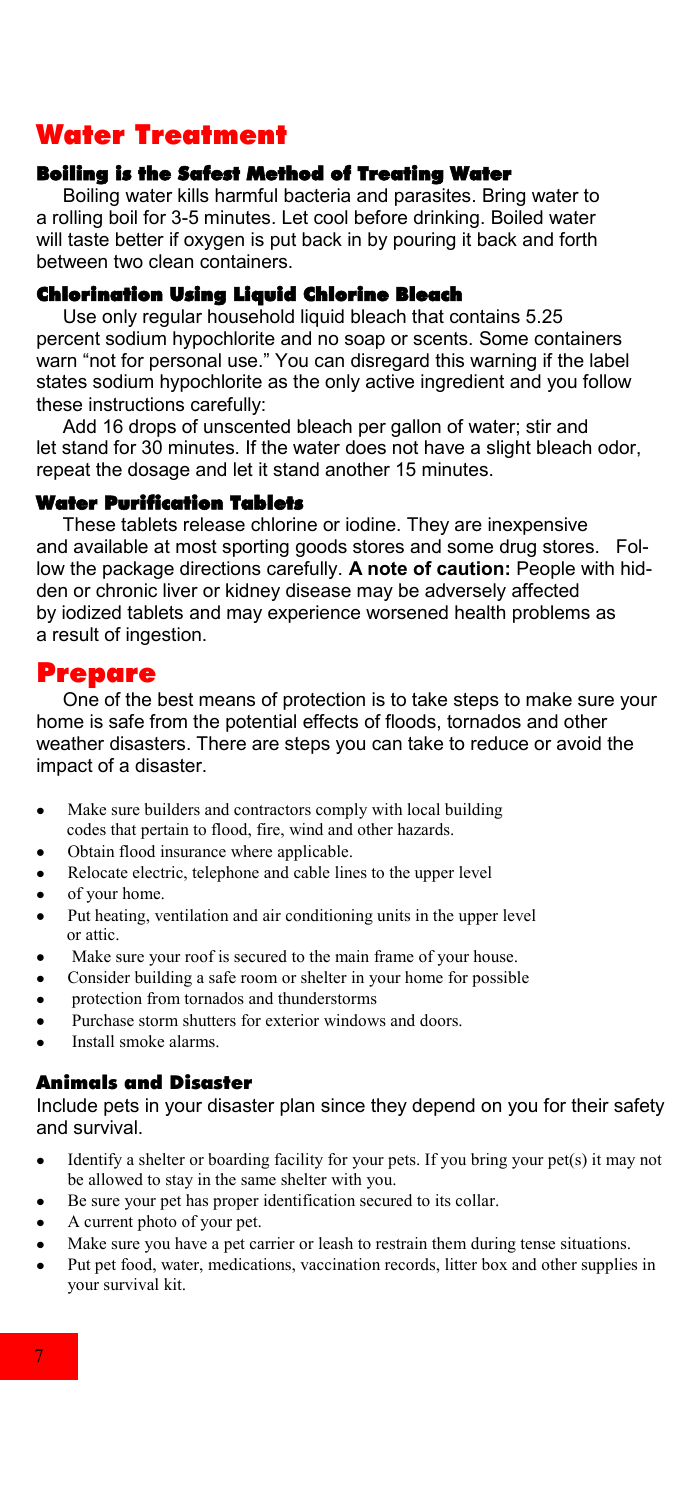# Natural Disasters

### www.KnoWhat2Do.com

 In Tarrant County, we are at risk for several natural disasters, and it pays to know what they are and how to prepare for them. While natural disasters can't be prevented, there are things you can do to minimize your risk of injury.



 A thunderstorm "watch" means that weather conditions might result in a thunderstorm. A "warning" means that a thunderstorm is in our area.

### What to Do

- Pay close attention to media reports or a weather band radio for information.
- Pick a safe place in your home where family members can gather during the thuderstorm. Preferably, a room without windows, skylights and glass doors is best.
- Do not go outside during a thunderstorm.
- Close windows, blinds, and curtains securely.
- Avoid using the telephone or electrical appliances as their cords and lines can conduct electricity.
- Avoid taking baths or showers or using water.
- If you are outside, take shelter in a strong building. Never stand under trees. Also take cover in a car with a hard top - not a convertible.
- If you are boating or swimming, get out of the water immediately.
- If you are in a car, don't stop your vehicle under an overpass.
- Do not drive into any flooded roadway. As little as six inches of water may cause you to lose control of your car and two feet will sweep most vehicles away.

#### **Turn around don't drown!**

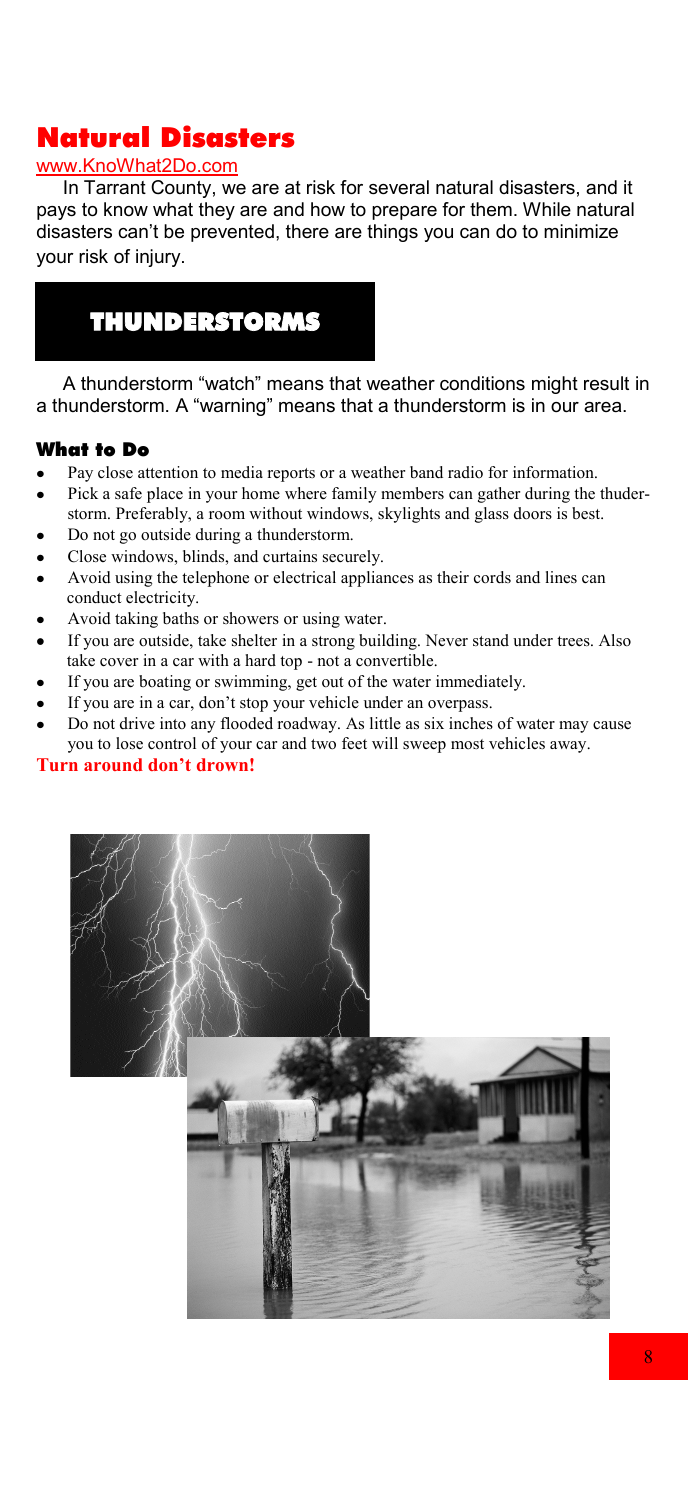# FLOODS

Flash floods are common in our area. A flood "watch" means conditions are good for a flood. A flood "warning" means that a flood has been identified in the area or will occur soon.

### What to Do

- Listen to the media or weather band radio for information.
- Avoid low-lying areas.
- Never drive into flooded areas, even if it looks as though the water is not deep.
- If you must evacuate your home, secure it well before leaving; turn
- off your utilities and tell someone where you are going.

# **TORNADOS**

 Tornados are common in Texas and can cause extensive damage and even loss of life. Since you may only have a few minutes of warning, if any, it's important to be prepared and take shelter immediately. A tornado "watch" means that conditions are good for a tornado. A tornado "warning" means a tornado has already been spotted in the area or indicated by radar.

### What to Do

- Pay close attention to media reports or a weather band radio for information.
- Stay inside; move away from doors, windows and outside walls.
- Move to an inside room, hallway or closet.
- If you are outside or in a car, move to a sturdy shelter or lie down in a ditch.
- Do not park your car under an overpass.

# FIRES

 Fires are deadly. A fire can engulf your home in minutes, making early warnings essential to escape quickly.

#### What to Do

- Have an escape plan.
- Install smoke detectors in your home or apartment.
- Have a fire extinguisher ready and know how to use it.
- Plan escape routes from each part of your house. Everyone in your family should practice and be familiar with the escape plan.
- Pick a place outside your home to meet.
- Make sure windows, and doors are not obstructed.
- Check electrical wiring and don't overload extension cords.
- Use fireplaces, wood stoves and space heaters very carefully.
- Know where your gas valve is and how to turn it off.
- Ask your local fire department to inspect your home for possible fire hazards.

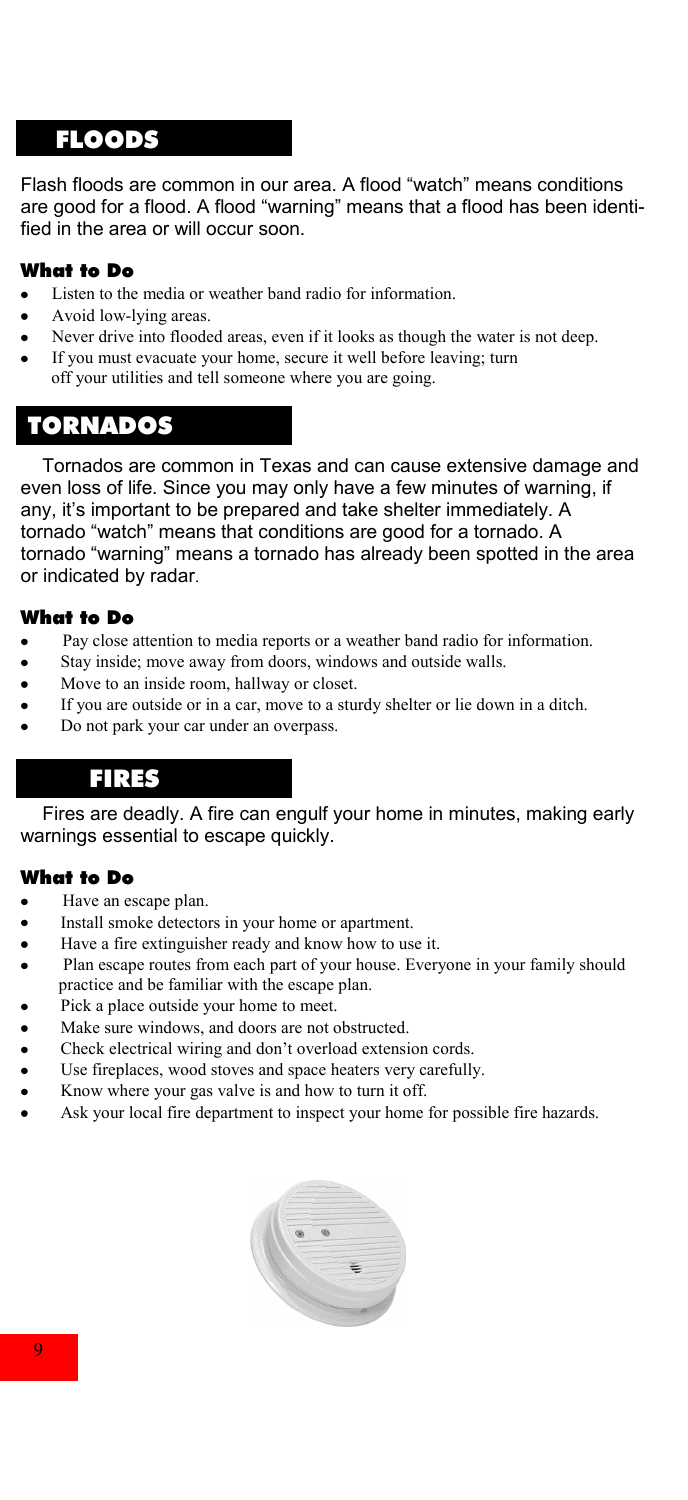# Terrorism

 Unfortunately, the threat of terrorism is now a fact of life. And while terrorists will most often pick high-profile targets, terrorism also can take the form of kidnappings, bomb scares and cyber attacks that disrupt computer systems. Whether unintentional from an accident or intentional as a result of terrorism, we face chemical, biological and nuclear threats in our lives. By knowing what to do and preparing in advance, you can reduce the harmful effects of these disasters. Two important things to remember: Listen for instructions from local health authorities, and make sure your emergency survival kit is ready to "grab and go."

Public Health, police, fire and other agencies are trained to respond to terrorist attacks, so listen to these organizations for information on what to do. You can help by staying aware of your surroundings and reporting suspicious activities, unattended packages and luggage, unusual devices and threatening conversations to authorities. Never handle suspicious packages or situations yourself. Make written notes if possible and call the police immediately.

Our federal government uses the Homeland Security Advisory System to communicate information about the threat of terrorism. With five threat levels ranging from low (green) to severe (red), there are specific recommendations associated with each set of conditions.

# **CHEMICAL THREATS**

Chemical threats could be a train

or tanker spill. Even if you can't see or smell the chemicals, serious danger could be present.

# BIOLOGICAL THREATS

Biological threats are germs or biological toxins that can make you ill and your environment unhealthy. These threats can be inhaled, enter

through the skin or can be ingested with food. Some can be spread to other humans and some cannot.

# RADIOLOGICAL THREATS

A nuclear explosion, whether intentional or accidental, may create "fallout" that may be carried by the wind for hundreds of miles. Fallout is radioactive particles that descend to earth after a nuclear explosion.

# What to Do

- $\bullet$ Educate yourself on the different kinds of threats and how to respond to them.
- Pick an interior room in your home where you can block out air that may contain chemicals if you are instructed to "shelter in place."
- Turn off all ventilation in your home.
- If you have been exposed and experience trouble breathing, have watering eyes, or your skin stings, if possible decontaminate as quickly as possible. Cut clothing off, do not pull over head.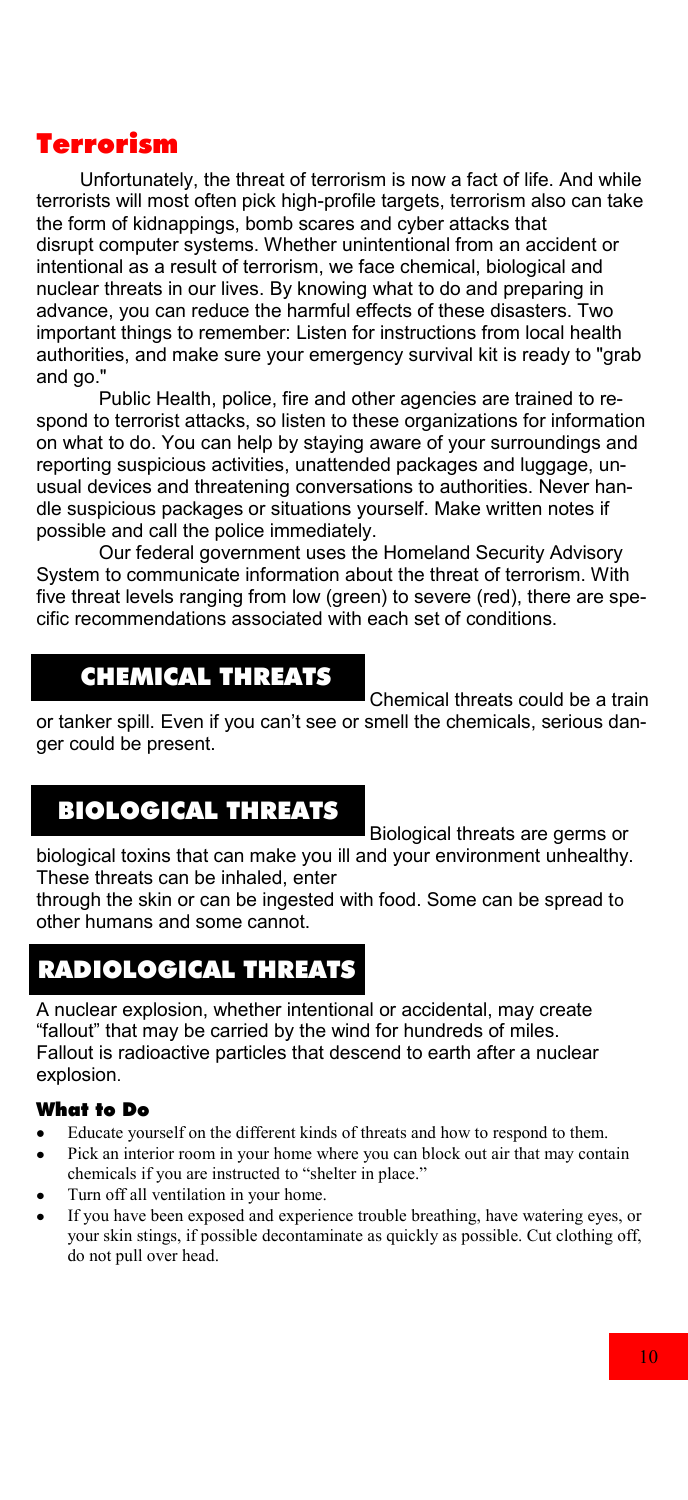- Wash hands with soap and water. Remove contact lenses.  $\bullet$
- Flush eyes with lots of water.  $\bullet$
- Wash exposed body parts.
- Change into uncontaminated clothing.
- Call a hospital or fire department for information on where to go for decontamination.
- Make sure your emergency survival kit is ready.  $\bullet$
- If there is a flash or fireball, take cover immediately, preferably underground. Any protection is better than none, and the more distance and time you can put between you and the explosion, the better.
- Listen to local authorities for information on what to do.
- Learn about any early warning signals and emergency aid sources.

# Recovering from Disaster

 After a disaster, putting your life and home back together can be a very difficult process. Your first concern should be your household's and your family's safety, security and health.

- Be aware of new hazards created by the disaster, such as washed out roads, contaminated water, broken glass, a gas leak or damaged wiring, to name a few.
- Be aware of exhaustion. Don't do too much at once. Drink plenty of water, eat healthy foods and get enough rest.
- Inform local authorities about health and safety hazards, including chemical releases, downed power lines, or smoldering insulation.
- If your home was damaged by fire, don't enter until authorities say it is safe.
- Enter carefully and check for damage. When appropriate, use a stick to poke through debris.
- Check for cracks in roofs, chimneys and foundations.
- If you smell gas or hear a hissing sound, leave immediately. If possible, turn off the main gas valve outside and call the gas company from a safe place.
- Check the electrical system. If you see sparks or broken or frayed wires, turn off the  $\bullet$ electricity at the main fuse box if you can do so safely.
- Check water and sewage systems and turn off the main water valve if they are not
- working properly.
- Open cabinets carefully. Be aware of objects that may fall.
- Throw out food, cosmetics and medicine that may have been contaminated.

# Coping with Disaster

 The emotional toll that disaster brings can sometimes be more devastating than the financial strains of damage and the loss of a home, business or personal property. Crisis counseling programs may provide assistance to help people cope with and recover from a disaster.

 No one who is in involved in a disaster is untouched by it. It is normal to feel anxious about your safety. Profound sadness, grief and anger are normal reactions to abnormal events. Acknowledging your feelings will help. If you have difficulty communicating thoughts,

sleeping, or become easily frustrated, you may need crisis counseling and stress management assistance. Accept help from community resources to aid your recovery.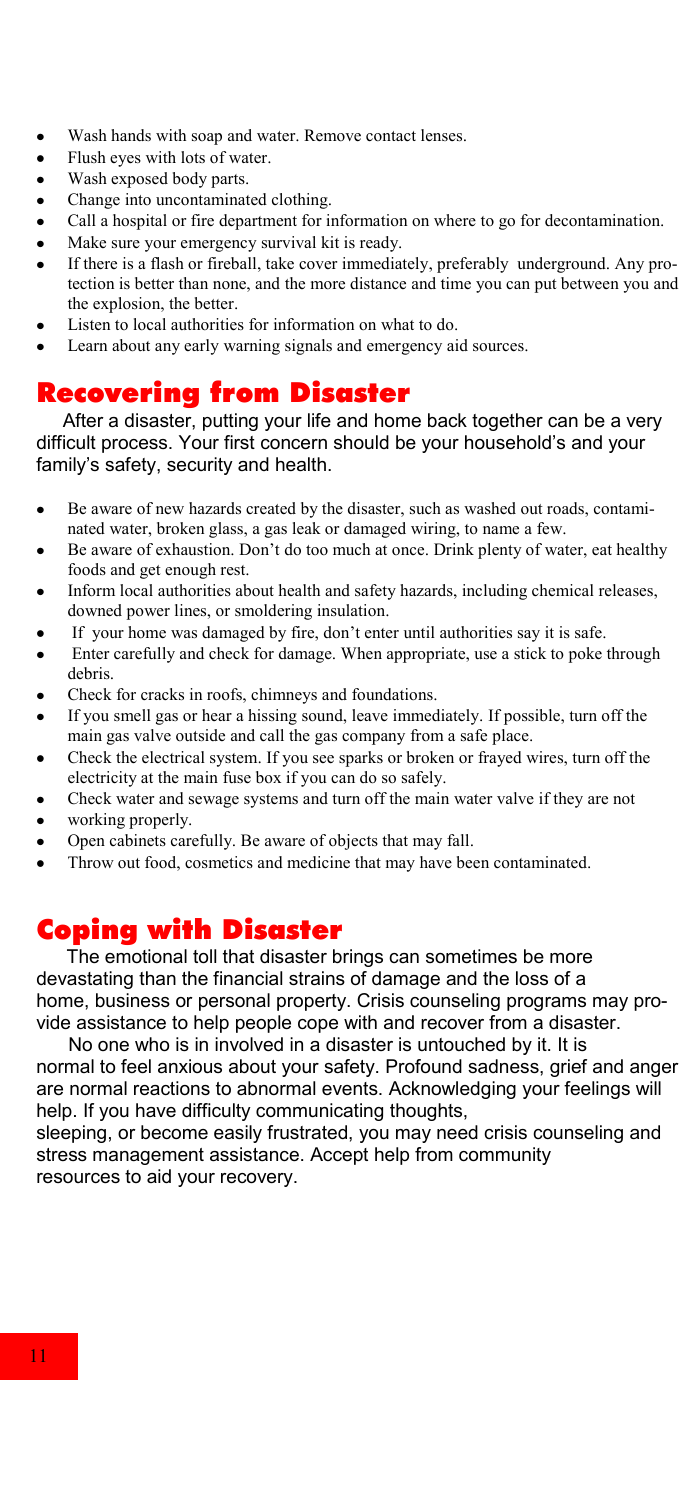# How to Get Involved?

### Medical Reserve Corps

 The Medical Reserve Corps (MRC) is part of our national response. MRC units are comprised of local, citizen volunteers who are trained to respond to health and medical situations in support of established, local public health and emergency medical response systems. Beyond basic first aid, CPR and their own skills, these volunteers will be further trained to respond in the event of bioterrorism or a natural disaster. Anyone 18 years or older, interested in helping protect their community, such as active, inactive or retired health professionals, students in health professions and others may volunteer.

Register@www.bealocalhero.org/tarrantcounty.

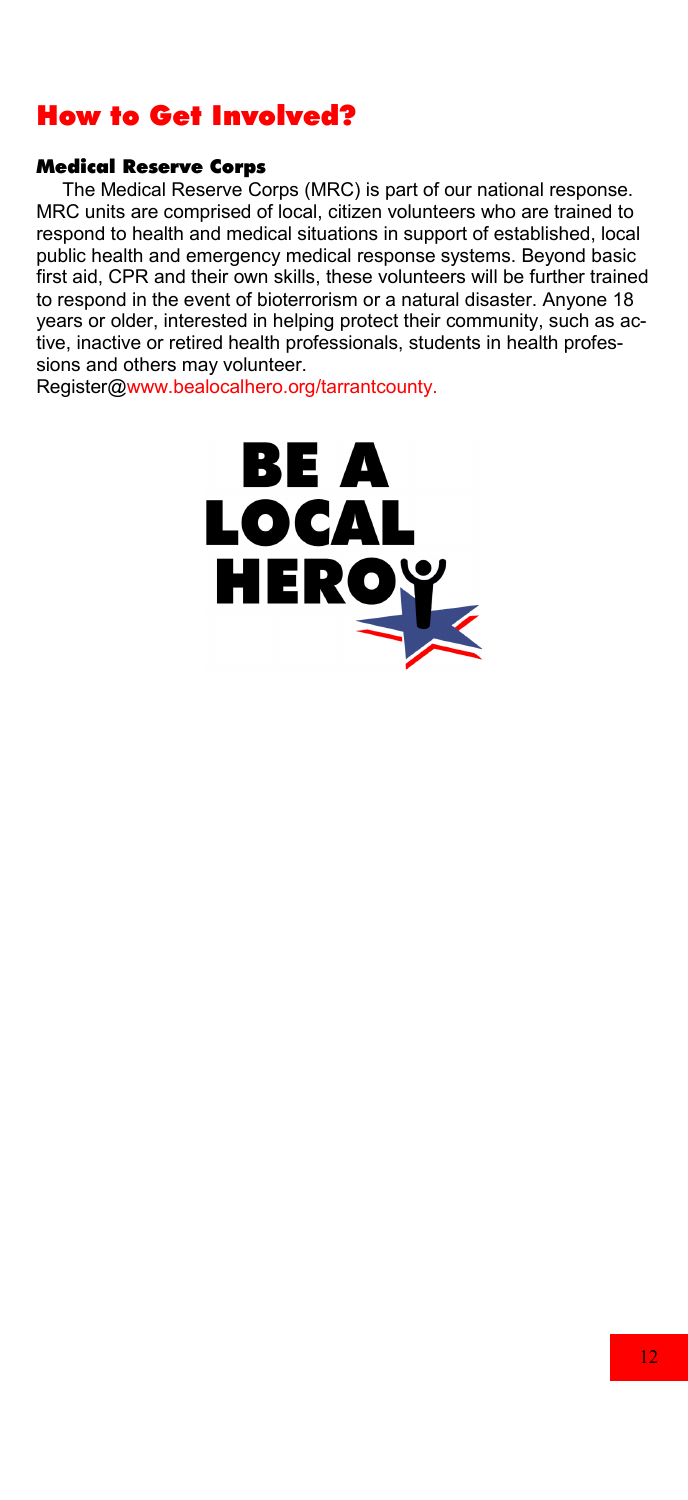# Be Prepared

Do not jeopardize your safety or health during a life-threatening emergency. Use sound judgment and follow the instructions of local authorities.

#### Resources:

Tarrant County Public Health 817-321-4700 http://health.tarrantcounty.com

American Red Cross Chisholm Trail Chapter 817-335-9137 http://chisholmtrail.redcross.org

Department of State Health Services 1-888-963-7111 www.dshs.state.tx.us

Centers for Disease Control & **Prevention** 1-888-246-2675 www.cdc.gov

Federal Emergency Management Agency 1-800-480-2520 www.fema.gov

United States Department of Health & Human Services 1-877-696-6775 www.hhs.gov

Poison Control Center 1-800-222-1222

Community Information & Referral Service Dial 211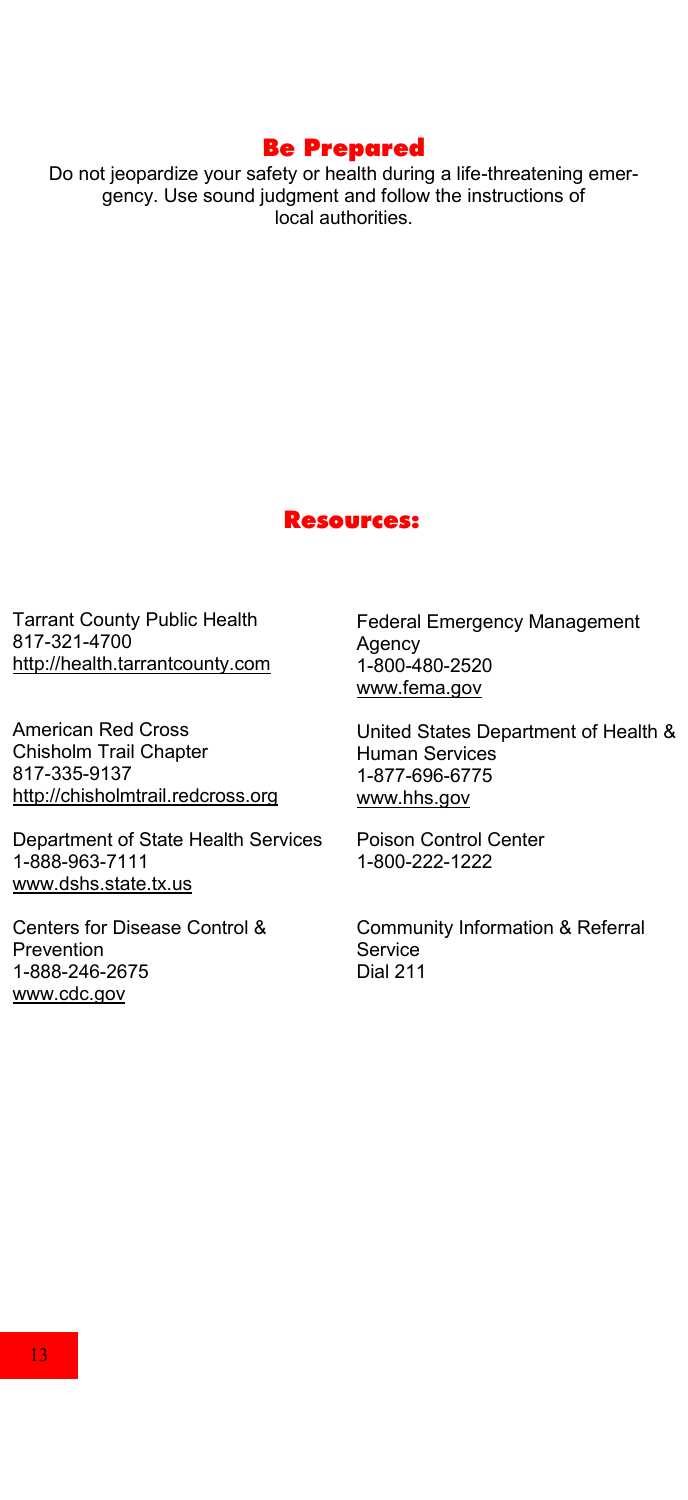# **Important Telephone Numbers**

# **Emergency Contacts**

Dial 911 for all emergencies Police:

 $Fire:$ 

Hospital:

### **Local Contact:**

Name:

Address:

Phone:

### **Nearest Relative:**

Name:

Address:

Phone:

## **Family Work Numbers:**

Name/Number:

### Name/Number:

Name/Number:

### **Family Doctors**

Name/Number:

Name/Number:

### **Schools**

Name/Number:

Name/Number: